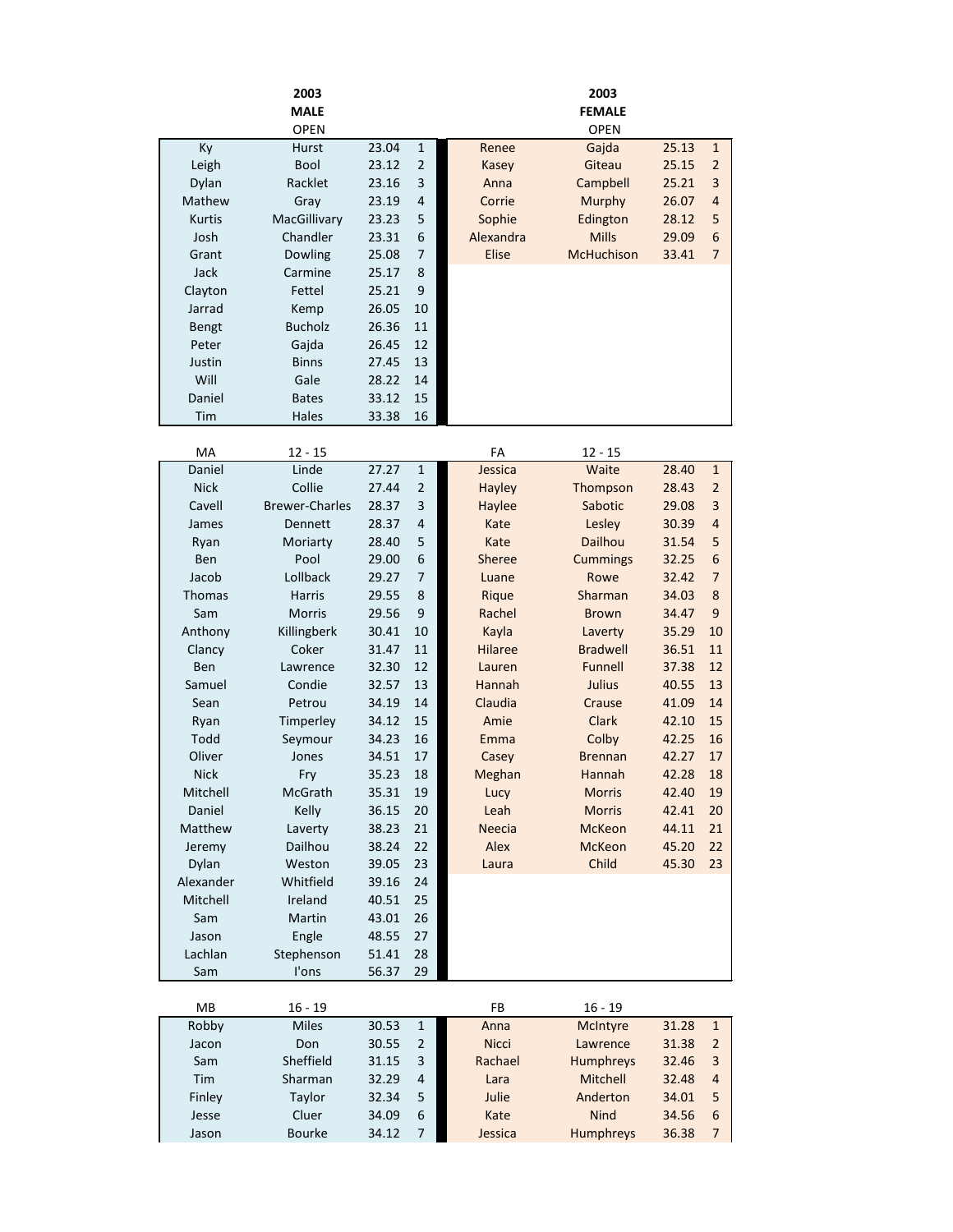| Martin       | Thomson         | 34.37<br>8 |                | Peta            | <b>Schulte</b>     | 37.01 | 8                |
|--------------|-----------------|------------|----------------|-----------------|--------------------|-------|------------------|
| Tom          | Fuller          | 36.00      | 9              | Kate            | Goulding           | 41.55 | 9                |
| Steven       | Robson          | 36.21      | 10             | Anna            | Seymour            | 43.50 | 10               |
| Lucas        | Ritson          | 41.59      | 11             | Erin            | Stolz              | 49.48 | 11               |
| <b>Nigel</b> | Tarr            | 52.09      | 12             | <b>Natalie</b>  | Stephenson         | 50.24 | 12               |
|              |                 |            |                |                 |                    |       |                  |
| MC           | $20 - 24$       |            |                | FC              | $20 - 24$          |       |                  |
| Oscar        | Harding         | 26.11      | $\mathbf 1$    | Ayumi           | Inagaki            | 32.38 | $1\,$            |
| Matthew      | Yopp            | 29.24      | $\overline{2}$ | Bo              | Raphael            | 33.08 | $\overline{2}$   |
| <b>Brad</b>  | Rasborsek       | 29.27      | 3              | Catherine       | Harvey             | 33.53 | 3                |
| Ryan         | Taylor          | 30.19      | $\overline{4}$ | Jane            | <b>Tranberg</b>    | 34.38 | $\overline{4}$   |
| Peter        | Kelly           | 32.08      | 5              | Heidi           | Craig              | 35.16 | 5                |
| Jason        | Crowther        | 32.14      | 6              | Shanelle        | Temary             | 38.20 | 6                |
| Trent        | Morrow          | 32.19      | $\overline{7}$ | Lee             | O'Brien            | 43.49 | $\overline{7}$   |
| Peter        | Yopp            | 32.23      | 8              | Nicola          | Craig              | 45.11 | $\bf 8$          |
| Andrew       | Lowndes         | 34.30      | 9              | Jane            | <b>Bunce</b>       | 45.29 | $\boldsymbol{9}$ |
| Alex         | Pope            | 35.00      | 10             | <b>Megan</b>    | O'Donnell          | 45.31 | 10               |
| William      | Phillips        | 37.28      | 11             | Elizabeth       | <b>Collins</b>     | 46.45 | 11               |
| Rob          | Atkin           | 40.11      | 12             | Shelly          | Pedersen           | 48.40 | 12               |
| Stephen      | Jobbins         | 43.14      | 13             | Violet          | <b>Innes</b>       | 49.21 | 13               |
| Rob          | Snell           | 45.20      | 14             | Amber           | Pedersen           | 52.52 | 14               |
| Alex         | Wicks           | 46.50      | 15             | <b>Hayley</b>   | <b>Tarr</b>        | 53.43 | 15               |
| Paul         | <b>Matthews</b> | 48.23      | 16             | <b>Megan</b>    | Archibald          | 57.37 | 16               |
| Luke         | O'Mara          | 53.28      | 17             |                 |                    |       |                  |
| Paul         | Stanborough     | 66.45      | 18             |                 |                    |       |                  |
|              |                 |            |                |                 |                    |       |                  |
| <b>MD</b>    | $25 - 29$       |            |                | FD              | $25 - 29$          |       |                  |
| Nathan       | Meyer           | 27.38      | $\mathbf{1}$   | Chelsea         | Ingwersen          | 32.09 | $\mathbf{1}$     |
| Jeremy       | <b>Bennett</b>  | 29.55      | $\overline{2}$ | Dominique       | Voisard            | 33.40 | $\overline{2}$   |
| Chad         | Schneider       | 30.24      | $\mathsf 3$    | <b>Tina</b>     | Jannsen            | 34.46 | 3                |
| Jonathan     | Hong            | 30.59      | $\overline{4}$ | Julie           | Marshall           | 35.51 | $\overline{4}$   |
| Michael      | Gowan           | 31.18      | 5              | Clare           | Payne              | 36.25 | 5                |
| Richard      | Lentfer         | 33.32      | 6              | Heidi           | Smith              | 39.33 | 6                |
| Colin        | Hannah          | 33.37      | $\overline{7}$ | Clarissa        | Rayward            | 39.48 | $\overline{7}$   |
| Glenn        | Kirby           | 34.12      | 8              | <b>Kristal</b>  | <b>McGlynn</b>     | 39.57 | $\bf 8$          |
| Richard      | Jagger          | 34.24      | 9              | Alison          | Fanlbusun          | 40.24 | 9                |
| Damien       | Davidson        | 34.39      | 10             | Claire          | <b>Baker-Smith</b> | 41.12 | 10               |
| James        | Foster          | 34.47      | 11             | <b>Michelle</b> | <b>McEwen</b>      | 42.41 | 11               |
| Simon        | Kealley         | 35.11      | 12             | Robyn           | <b>Dawes</b>       | 43.11 | 12               |
| Sam          | Carroll         | 35.22      | 13             | Sally           | Costigan           | 43.18 | 13               |
| Lee          | Simpson         | 36.31      | $14\,$         | Rebecca         | Glasgow            | 43.53 | 14               |
| Andrew       | Pearson         | 36.47      | 15             | Alexandra       | Thornburn          | 44.00 | 15               |
| Nigel        | Morton          | 37.22      | 16             | Sonia           | <b>North</b>       | 48.04 | 16               |
| Will         | Schrapnel       | 37.22      | 17             | Jenny           | Curley             | 48.25 | 17               |
| Adam         | Crisp           | 38.26      | 18             | Yvette          | Dietrich           | 48.50 | 18               |
| Aaron        | Williamson      | 39.36      | 19             | Helen           | Fraser             | 48.54 | 19               |
| Mark         | Shewan          | 40.06      | $20\,$         | Felicity        | <b>Stening</b>     | 51.10 | 20               |
| Jonathan     | Samaan          | 40.09      | 21             |                 |                    |       |                  |
| Roger        | Ogorugh         | 40.23      | 22             |                 |                    |       |                  |
| Aaron        | Johnstone       | 40.37      | 23             |                 |                    |       |                  |
| Justin       | Condon          | 41.31      | 24             |                 |                    |       |                  |
| Chris        | Stratton        | 42.02      | 25             |                 |                    |       |                  |
| Aaron        | Clarke          | 42.03      | 26             |                 |                    |       |                  |
| Michael      | Gallagher       | 42.15      | 27             |                 |                    |       |                  |
| David        | Kemp            | 42.15      | 28             |                 |                    |       |                  |
| Nigel        | Plate           | 42.18      | 29             |                 |                    |       |                  |
| Richard      | <b>Banks</b>    | 42.32      | 30             |                 |                    |       |                  |
| Chris        | Smith           | 46.02      | 31             |                 |                    |       |                  |
| Michael      | Blue            | 49.52      | 32             |                 |                    |       |                  |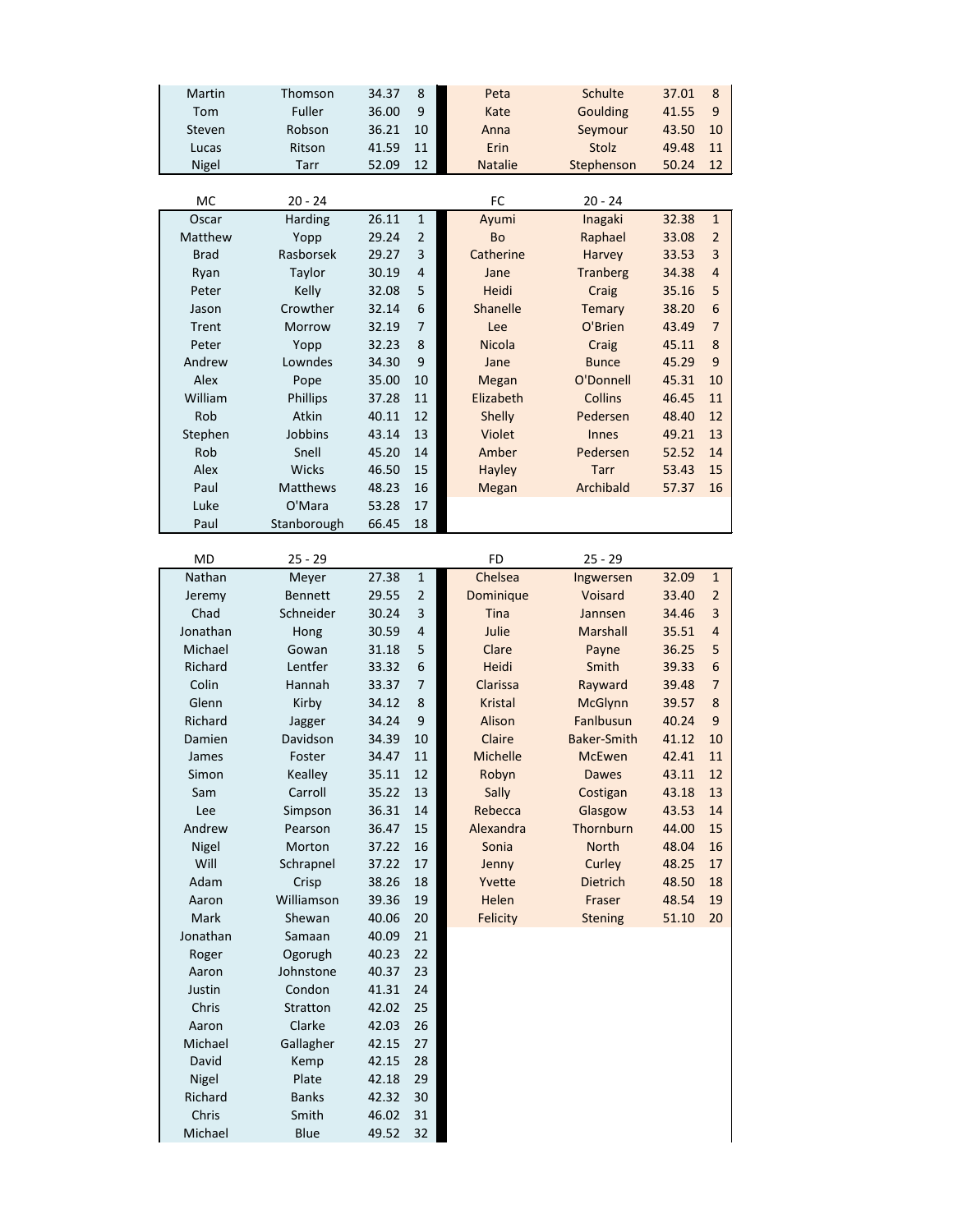| Chad           | Deegenaars    | 51.00 | 33             |                 |                     |       |                |
|----------------|---------------|-------|----------------|-----------------|---------------------|-------|----------------|
| Colin          | Laughman      | 53.37 | 34             |                 |                     |       |                |
| Gavin          | Tulk          | 60.54 | 35             |                 |                     |       |                |
| Max            | King          | 64.44 | 36             |                 |                     |       |                |
|                |               |       |                |                 |                     |       |                |
| ME             | $30 - 34$     |       |                | FE              | $30 - 34$           |       |                |
| Tim            | Peacock       | 30.25 | $\mathbf 1$    | Jackie          | <b>Hallam</b>       | 31.28 | $\mathbf 1$    |
| Dean           | <b>Blond</b>  | 30.58 | $\overline{2}$ | Loretta         | Kneppem             | 33.36 | $\overline{2}$ |
| Timothy        | Sayer         | 31.55 | 3              | <b>Tania</b>    | Jobling             | 34.35 | 3              |
| Ben            | Langfield     | 32.03 | 4              | Clare           | Derrington          | 35.01 | 4              |
| Scott          | Sewell        | 32.14 | 5              | K               | van Haeringen       | 35.53 | 5              |
| Peter          | Thiel         | 32.24 | 6              | Roberta         | O'Brien             | 37.43 | 6              |
| Richard        | <b>Scarce</b> | 33.22 | 7              | Samantha        | Pohl                | 38.45 | $\overline{7}$ |
| Geoffrey       | <b>Booth</b>  | 33.55 | 8              | Mary            | Fien                | 39.25 | 8              |
| Michael        | Lockrey       | 34.24 | 9              | <b>Natalie</b>  | <b>Brien</b>        | 39.57 | 9              |
| lan            | <b>Braby</b>  | 35.10 | 10             | Virginia        | <b>Hallam</b>       | 40.16 | 10             |
| <b>Neil</b>    | Smith         | 35.12 | 11             | Bronwyn         | Calvert             | 40.22 | 11             |
| John           | Kelly         | 35.29 | 12             | Helen           | Gream               | 40.23 | 12             |
| Tim            | <b>Bates</b>  | 35.31 | 13             | Joanne          | <b>Fielding</b>     | 40.24 | 13             |
| Peter          | McFarlane     | 35.48 | 14             | Alejandra       | Morel               | 41.20 | 14             |
| Steven         | Haggerty      | 36.11 | 15             | Joanna          | Kyriazakos          | 42.22 | 15             |
| David          | Clark         | 36.20 | 16             | <b>Beate</b>    | Poida               | 42.38 | 16             |
| Anthony        | O'Brien       | 36.35 | 17             | <b>Maria</b>    | <b>Efstratiadis</b> | 42.41 | 17             |
| Anthony        | Ruge          | 36.51 | 18             | <b>Diana</b>    | Lohrisch            | 43.11 | 18             |
| Mark           | Alexander     | 36.52 | 19             | Ainsley         | <b>Balke</b>        | 43.18 | 19             |
| Angus          | Craig         | 37.02 | 20             | Karen           | Sharp               | 44.43 | 20             |
| Craig          | <b>Banks</b>  | 37.11 | 21             | <b>Tiffany</b>  | Gilchrist           | 45.02 | 21             |
| David          | Kelly         | 37.37 | 22             | Lisa            | Peacock             | 45.52 | 22             |
| Geoffrey       | Gallagher     | 37.38 | 23             | Jodie           | Marshall            | 46.02 | 23             |
| Angus          | <b>Barr</b>   | 38.12 | 24             | Genevieve       | Plummer             | 46.18 | 24             |
| <b>Bruce</b>   | Elliott       | 38.32 | 25             | <b>Karina</b>   | <b>Brien</b>        | 47.17 | 25             |
| lan            | Saunders      | 38.47 | 26             | <b>Belinda</b>  | Redmead             | 49.14 | 26             |
| Greg           | <b>Steele</b> | 39.14 | 27             | Suzanne         | Hayward             | 50.46 | 27             |
| Andrew         | <b>Bates</b>  | 39.14 | 28             | <b>Debbie</b>   | <b>Stening</b>      | 51.11 | 28             |
| Randall        | Evans         | 39.32 | 29             | Amina           | <b>Bhai</b>         | 52.50 | 29             |
| Shannan        | North         | 39.37 | 30             | Angela          | Vandervalk          | 52.56 | 30             |
| Nathan         | McGrath       | 39.46 | 31             | <b>Mellissa</b> | Madden              | 55.16 | 31             |
| Michael        | Rogan         | 40.15 | 32             | Pia             | Eberie              | 56.11 | 32             |
| Charles        | Kean          | 40.55 | 33             | Juliana         | <b>Tracey</b>       | 61.40 | 33             |
| James          | Crook         | 41.22 | 34             | Janette         | Faulkner            | 68.24 | 34             |
| Mark           | Fairhurst     | 41.52 | 35             |                 |                     |       |                |
| John           | Thomson       | 41.58 | 36             |                 |                     |       |                |
| Peter          | <b>Stark</b>  | 41.59 | 37             |                 |                     |       |                |
| Steven         | Ivanhoe       | 42.27 | 38             |                 |                     |       |                |
| Paul           | O'Brien       | 43.44 | 39             |                 |                     |       |                |
| Robert         | Salamen       | 43.50 | 40             |                 |                     |       |                |
| <b>Brendon</b> | Donohoe       | 44.03 | 41             |                 |                     |       |                |
| Scott          | Morris        | 44.16 | 42             |                 |                     |       |                |
| <b>Nick</b>    | Teofilo       | 44.16 | 43             |                 |                     |       |                |
| Graeme         | <b>Browne</b> | 45.13 | 44             |                 |                     |       |                |
| Ken            | Robinson      | 45.18 | 45             |                 |                     |       |                |
| Philip         | Reichelt      | 46.01 | 46             |                 |                     |       |                |
| David          | Sowerby       | 46.12 | 47             |                 |                     |       |                |
| Glenn          | Tolano        | 46.28 | 48             |                 |                     |       |                |
| Dean           | <b>Baulch</b> | 46.38 | 49             |                 |                     |       |                |
| Ben            | Isreal        | 46.40 | 50             |                 |                     |       |                |
| David          | Flannery      | 48.05 | 51             |                 |                     |       |                |
| Richard        | Anderson      | 50.21 | 52             |                 |                     |       |                |
| Noah           | Raisenberg    | 51.07 | 53             |                 |                     |       |                |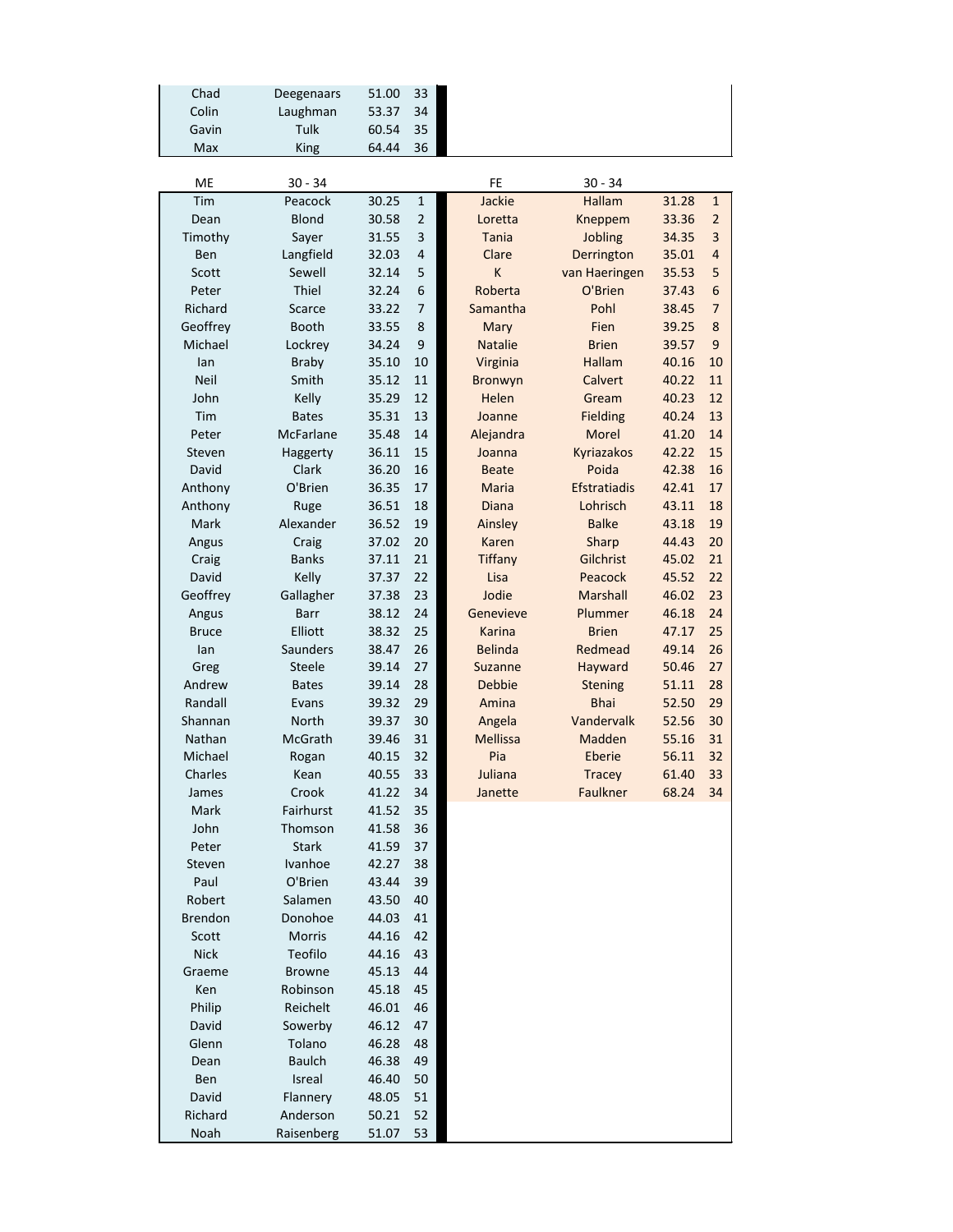|                         | $35 - 39$         |                |                  | FF                | 35 - 39                     |                   |                |
|-------------------------|-------------------|----------------|------------------|-------------------|-----------------------------|-------------------|----------------|
| Wayne                   | McGregor          | 28.46          | $\mathbf 1$      | Sue               | Dill-Macky                  | 33.50             | $\mathbf{1}$   |
| Vladimir                | Fador             | 30.20          | $\overline{2}$   | Helen             | <b>Bailey</b>               | 35.46             | $\overline{2}$ |
| <b>Marcus</b>           | Riches            | 31.29          | 3                | Caroline          | Watson                      | 36.30             | 3              |
| Grant                   | Joblin            | 32.01          | 4                | Fiona             | Kettle-Muspratt             | 36.35             | 4              |
| Wayne                   | <b>Brien</b>      | 32.37          | 5                | Justine           | De Mestre                   | 38.53             | 5              |
| Matt                    | Robertson         | 32.45          | 6                | Ann               | Lewis                       | 39.40             | 6              |
| Martin                  | McEniery          | 33.54          | $\overline{7}$   | Kathy             | Gwynne                      | 40.02             | 7              |
| <b>Brendan</b>          | Fahey             | 34.11          | 8                | Juliet            | Spencer                     | 40.14             | 8              |
| Jonathan                | Hodges            | 34.16          | $\boldsymbol{9}$ | Joanne            | Marvable                    | 40.38             | 9              |
| Scott                   | <b>Burton</b>     | 34.17          | 10               | Susie             | Ferguson                    | 40.59             | 10             |
| Peter                   | Nelson            | 34.26          | 11               | Sarah             | <b>McGahan</b>              | 41.00             | 11             |
| Peter                   | McLaughlin        | 34.36          | 12               | Patricia          | <b>Utschink</b>             | 41.08             | 12             |
| Tony                    | Trimble           | 34.54          | 13               | Geraldine         | Ferguson                    | 41.24             | 13             |
| John                    | Hintz             | 35.09          | 14               | Margaret          | <b>Duffy</b>                | 41.52             | 14             |
| Tim                     | Ruge              | 35.10          | 15               | Peta              | <b>Medhurst</b>             | 42.24             | 15             |
| Graeme                  | Cotgrove          | 35.39          | 16               | Sheona            | <b>Woods</b>                | 44.04             | 16             |
| Damian                  | Findlay           | 35.40          | 17               | Jenny             | <b>McGeorge</b>             | 44.08             | 16             |
| Cameron                 | Graeme            | 35.43          | 18               | Jenny             | <b>Hodges</b>               | 44.32             | 18             |
| Adam                    | Dew               | 35.44          | 19               | Sally             | <b>McMahon</b>              | 44.56             | 19             |
| Rob                     | Kirwood           | 35.45          | 20               | Vennessa          | Waser                       | 45.31             | 20             |
| Scott                   | Crawford          | 35.55          | 21               | Erin              | <b>Brady</b>                | 45.34             | 21             |
| <b>Brad</b>             | Stafford          | 35.59          | 22               | Kaye              | <b>Kelly</b>                | 46.14             | 22             |
| Gerard                  | Dare              | 36.07          | 23               | Miranda           | Plummer                     | 46.17             | 23             |
| Peter                   | McClintock        | 36.26          | 24               | Anna              | Pozzi                       | 46.30             | 24             |
| Tony                    | Hardy             | 37.04          | 25               | Susan             | Raward                      | 46.32             | 25             |
| John                    | Haw               | 37.06          | 26               | Susanna           | O'Sullivan                  | 46.55             | 26             |
| Philip                  | Keir              | 37.38          | 27               | Jo                | <b>King</b>                 | 47.25             | 27             |
| Nigel                   | Oram              | 37.49          | 28               | Janet             | Lucas                       | 48.34             | 28             |
| Damian                  | Disson            | 37.56          | 29               | Juliet            | Curtis-Christie             | 48.45             | 29             |
| Andrew                  | Scott             | 38.06          | 30               | Christine         | <b>Davis</b>                | 49.47             | 30             |
| Paul                    | Cholakos          | 38.34          | 31               | Rebecca           | Gray                        | 50.58             | 31             |
| Rex                     | <b>Budd</b>       | 39.08          | 32               | Louise            | <b>Edkins</b>               | 52.25             | 32             |
| Derek                   | Mollison          | 39.09          | 33               | Maria             | Mott                        | 53.46             | 33             |
| Addrian                 | Feehan            | 39.14          | 34               | Rosemarie         | Cullinan                    | 55.45             | 34             |
| lan                     | Jobbins           | 39.20          | 35<br>36         | Kathleen<br>Maria | Armstrong<br><b>Perkins</b> | 56.15             | 35<br>36       |
| Geoff<br><b>Bernard</b> | Bensley<br>Porter | 39.26<br>39.43 | 37               |                   | Moore                       | 56.45<br>56.48    | 37             |
|                         |                   | 39.52          | 38               | Jayne             | <b>Stoker</b>               |                   | 38             |
| Darrell<br>Karl         | Irwin<br>Gould    | 39.54          | 39               | Debra<br>Heather  | Allanson                    | 60.07<br>61.26 39 |                |
| Anthony                 | Acret             | 40.02          | 40               |                   |                             |                   |                |
| Anthony                 | Holmes            | 40.15          | 41               |                   |                             |                   |                |
| Robert                  | Simon             | 40.16          | 42               |                   |                             |                   |                |
| David                   | Thatcher          | 40.20          | 43               |                   |                             |                   |                |
| Rodney                  | Anderson          | 40.23          | 44               |                   |                             |                   |                |
| Greg                    | Gleeson           | 40.24          | 45               |                   |                             |                   |                |
| Chris                   | Alexander         | 40.46          | 46               |                   |                             |                   |                |
| Luke                    | Morgan            | 40.53          | 47               |                   |                             |                   |                |
| Richard                 | Hughes            | 41.01          | 48               |                   |                             |                   |                |
| Craig                   | Kelly             | 41.12          | 49               |                   |                             |                   |                |
| Michael                 | Punch             | 41.19          | 50               |                   |                             |                   |                |
| Matt                    | Croker            | 41.49          | 51               |                   |                             |                   |                |
| <b>Brad</b>             | Richardson        | 42.00          | 52               |                   |                             |                   |                |
| Tod                     | Martin            | 42.16          | 53               |                   |                             |                   |                |
| Charlie                 | Lay               | 42.35          | 54               |                   |                             |                   |                |
| John                    | Lewis             | 43.21          | 55               |                   |                             |                   |                |
|                         |                   |                |                  |                   |                             |                   |                |
| Ray                     | Falconer          | 43.22          | 56               |                   |                             |                   |                |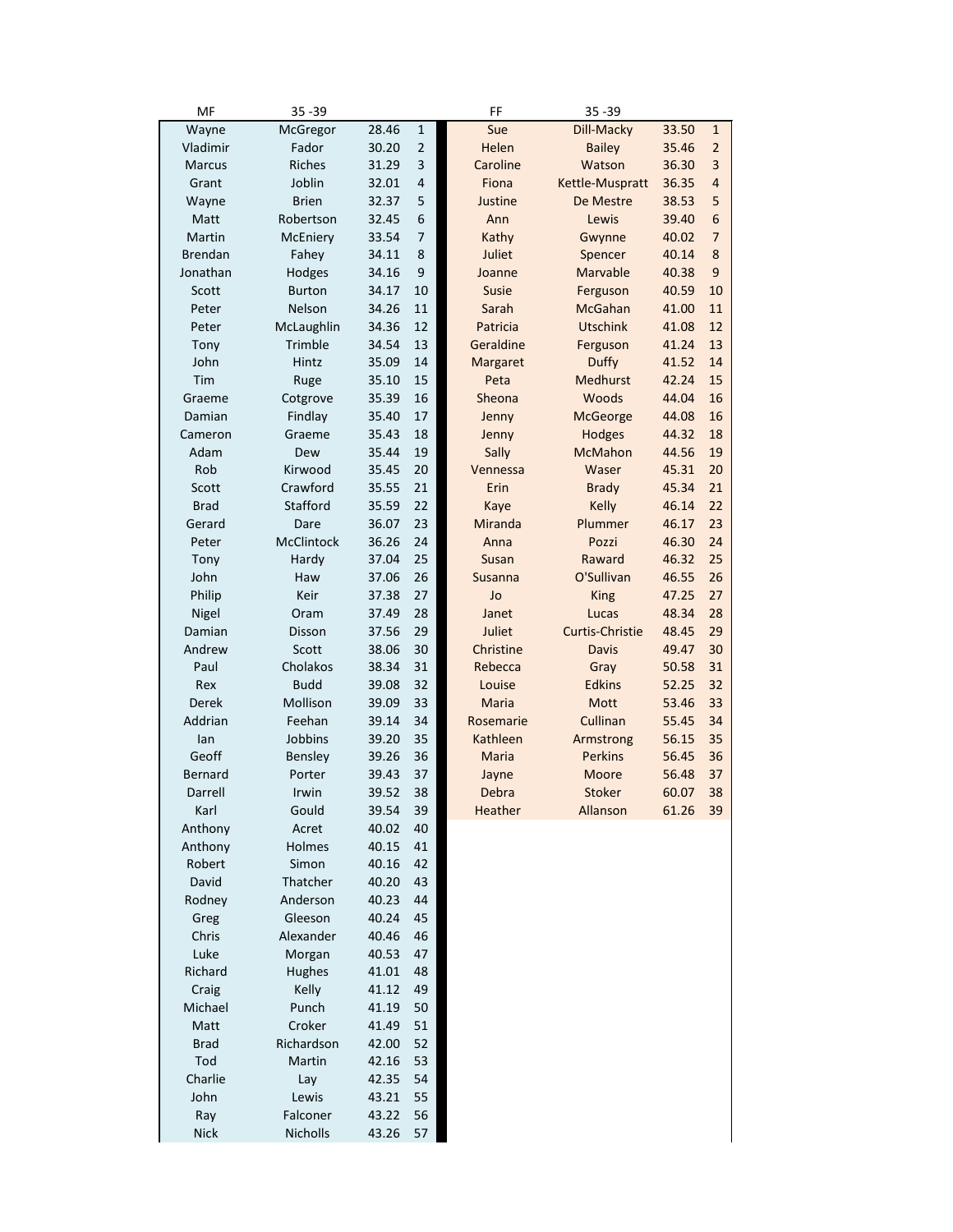| Hylton       | Slater         | 43.31 | 58           |                 |                 |       |                          |
|--------------|----------------|-------|--------------|-----------------|-----------------|-------|--------------------------|
| Tim          | Hassey         | 43.47 | 59           |                 |                 |       |                          |
| John         | Ryan           | 44.09 | 60           |                 |                 |       |                          |
| Daniel       | Whitely        | 44.32 | 61           |                 |                 |       |                          |
| Mark         | Roufeil        | 45.03 | 62           |                 |                 |       |                          |
| Paul         | <b>Bisson</b>  | 45.08 | 63           |                 |                 |       |                          |
|              | Cameron        | 45.31 | 64           |                 |                 |       |                          |
| <b>Terry</b> |                |       | 65           |                 |                 |       |                          |
| <b>Steve</b> | Heaton         | 45.40 |              |                 |                 |       |                          |
| <b>Nick</b>  | Mills          | 45.43 | 66           |                 |                 |       |                          |
| Martin       | Puddey         | 45.54 | 67           |                 |                 |       |                          |
| John         | Ware           | 46.29 | 68           |                 |                 |       |                          |
| Andrew       | Crawford       | 46.44 | 69           |                 |                 |       |                          |
| <b>Bruce</b> | Boaler         | 47.02 | 70           |                 |                 |       |                          |
| David        | Swan           | 47.14 | 71           |                 |                 |       |                          |
| Adrian       | <b>Bootes</b>  | 47.33 | 72           |                 |                 |       |                          |
| Simon        | Dobson         | 47.45 | 73           |                 |                 |       |                          |
| David        | Atcheson       | 47.48 | 74           |                 |                 |       |                          |
| Robert       | Heaton         | 50.06 | 75           |                 |                 |       |                          |
| Allan        | McCay          | 50.18 | 76           |                 |                 |       |                          |
| Bengt        | van Schwerin   | 50.45 | 77           |                 |                 |       |                          |
| Glenn        | Mead           | 57.58 | 78           |                 |                 |       |                          |
|              |                | 59.54 |              |                 |                 |       |                          |
| Craig        | Charters       |       | 79           |                 |                 |       |                          |
| Fred         |                | 60.01 | 80           |                 |                 |       |                          |
| Renato       | Petronio       | 65.10 | 81           |                 |                 |       |                          |
| Allan        | Noble          | 77.40 | 82           |                 |                 |       |                          |
|              |                |       |              |                 |                 |       |                          |
| MG           | $40 - 44$      |       |              | FG              | $40 - 44$       |       |                          |
| Julian       | Muspratt       | 27.04 | $\mathbf{1}$ | Shelley         | Taylor-Smith    | 33.49 | $\mathbf{1}$             |
| Glen         | Lawrence       | 29.20 | 2            | Sharon          | Gillott         | 34.21 | $\overline{\mathbf{c}}$  |
| Michael      | Hering         | 31.37 | 3            | Terri           | <b>Taylor</b>   | 35.36 | 3                        |
| Richard      | Clarke         | 32.55 | 4            | Maree           | Townsend        | 37.34 | 4                        |
| Michael      | White          | 33.20 | 5            | Jenny           | Wetton          | 37.50 | 5                        |
| <b>Neil</b>  | Hall           | 33.42 | 6            | Angela          | Waite           | 39.08 | 6                        |
| John         | Nicholls       | 33.45 | 7            | <b>Debbie</b>   | <b>Hesse</b>    | 39.16 | $\overline{\phantom{a}}$ |
| <b>Brian</b> | <b>Buckley</b> | 33.46 | 8            | <b>Diane</b>    | Fry             | 39.34 | 8                        |
| Colin        | Crompton       | 33.50 | 9            | Kate            | <b>Morris</b>   | 39.36 | $\boldsymbol{9}$         |
| Greg         | Wood           | 34.23 | 10           | Julie           | Don             | 39.52 | 10                       |
| Mal          | Russell        | 34.33 | 11           | Marg            | McDonald        | 39.57 | 11                       |
| Mark         | Gibson         | 34.40 | 12           |                 | <b>Fletcher</b> | 40.00 | 12                       |
|              |                |       |              | Sandy           |                 |       |                          |
| Donald       | Opie           | 34.47 | 13           | Jenny           | Tanner          | 40.23 | 13                       |
| John         | Coleman        | 34.47 | 14           | Teresa          | Pattison        | 41.53 | 13                       |
| Paul         | Moosberger     | 34.47 | 15           | Wendy           | Pirie           | 42.20 | 15                       |
| Phil         | Nicolle        | 35.01 | 16           | Lisa            | Hickman         | 42.54 | 16                       |
| Chris        | Tanner         | 35.21 | 17           | Lee             | <b>Stewart</b>  | 43.05 | 17                       |
| John         | Fallon         | 35.40 | 18           | <b>Marianne</b> | <b>McGrane</b>  | 43.22 | 18                       |
| Gary         | Ellem          | 35.44 | 19           | Janne           | Seletto         | 43.44 | 19                       |
| Gary         | Timperley      | 35.55 | 20           | Lisa            | <b>Skinner</b>  | 43.46 | 20                       |
| Christopher  | Smith          | 35.57 | 21           | Cheryl          | Crowe           | 44.54 | 20                       |
| Steven       | Quirk          | 36.37 | 22           | Sandy           | Harvey          | 45.50 | 22                       |
| Michael      | Gudgeon        | 36.49 | 23           | Carolyn         | Counter         | 45.57 | 23                       |
| Michael      | Bransby        | 36.56 | 24           | Christine       | Wessman         | 45.57 | 24                       |
| Steven       | Taylor         | 37.13 | 25           | Annette         | Lane            | 46.12 | 25                       |
| Mark         | Scot           | 37.22 | 26           |                 | Rose            | 46.17 | 26                       |
|              |                |       |              | Margaret        |                 |       |                          |
| Byron        | Lyndon         | 37.22 | 27           | Wendy           | Jones           | 48.42 | 27                       |
| Greg         | <b>Burton</b>  | 37.26 | 28           | <b>Dianne</b>   | Jones           | 48.49 | 28                       |
| Garry        | Templeman      | 37.33 | 29           | Kate            | <b>Burns</b>    | 49.33 | 29                       |
| Peter        | Meagher        | 37.49 | 30           | Gaile           | Van Domelle     | 49.44 | 30                       |
| Phil         | Tanner         | 38.19 | 31           | Sonia           | <b>McHugh</b>   | 51.24 | 31                       |
| Raymond      | Tolland        | 39.13 | 32           | Judy            | Blackburn       | 51.29 | 32                       |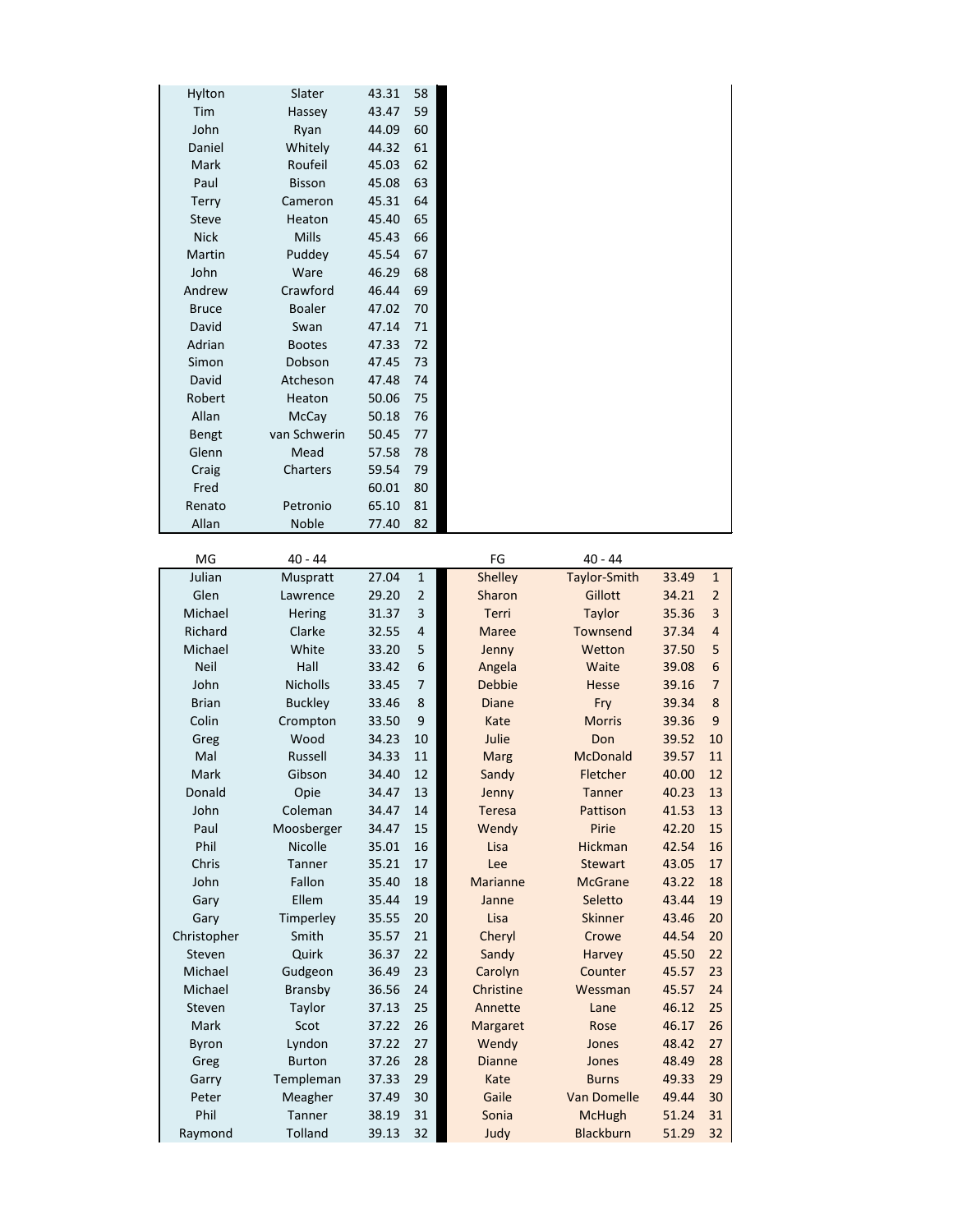| Peter          | 39.18<br><b>Thomas</b>   | 33 | Donna          |  |
|----------------|--------------------------|----|----------------|--|
| Simon          | Duffy<br>39.26           | 34 | <b>Bethany</b> |  |
| Robert         | 39.28<br>Warren          | 35 | Virginia       |  |
| Paul           | Foster<br>39.29          | 36 | Kate           |  |
| Darren         | 39.31<br>Cosgrove        | 37 | Rozanne        |  |
| Paul           | 39.34<br>Dawson          | 38 | <b>Tracy</b>   |  |
| Garry          | Jones<br>39.39           | 39 | Deborah        |  |
| Robert         | Blackburn<br>39.50       | 40 |                |  |
| Paul           | Hobbs<br>39.53           | 41 |                |  |
| Lawrence       | Ryan<br>39.54            | 42 |                |  |
| Mark           | Taylor<br>40.07          | 43 |                |  |
| John           | <b>Buckley</b><br>40.18  | 44 |                |  |
| Malcolm        | Kofsky<br>40.26          | 45 |                |  |
| Matthias       | <b>Holthaus</b><br>40.42 | 46 |                |  |
| David          | Matthews<br>40.55        | 47 |                |  |
| Murray         | Sutton<br>41.14          | 48 |                |  |
| Gregory        | Daglish<br>41.22         | 49 |                |  |
|                | 41.29                    | 50 |                |  |
| Randy          | Hodge                    |    |                |  |
| Liam           | O'Byrne<br>41.33         | 51 |                |  |
| Jon            | Nielsen<br>41.55         | 52 |                |  |
| Peter          | Loder<br>41.56           | 53 |                |  |
| Paul           | <b>Tsikleas</b><br>42.03 | 54 |                |  |
| Graham         | Trunswell<br>42.13       | 55 |                |  |
| Mark           | Jones<br>42.16           | 56 |                |  |
| David          | Roland<br>42.17          | 57 |                |  |
| Bernard        | Starfield<br>42.18       | 58 |                |  |
| Chris          | Ward<br>42.49            | 59 |                |  |
| Roy            | Hickman<br>42.53         | 60 |                |  |
| Mark           | 43.07<br>Carron          | 61 |                |  |
| Tony           | Worner<br>43.26          | 62 |                |  |
| Cameron        | 43.26<br>Wegemund        | 63 |                |  |
| Peter          | Dawson<br>43.34          | 64 |                |  |
| Tony           | 43.46<br>Hogan           | 65 |                |  |
| Robert         | Mansberg<br>43.54        | 66 |                |  |
| Leonardo       | Gentin<br>43.54          | 67 |                |  |
| Jon            | Schubel<br>44.38         | 68 |                |  |
| <b>Nick</b>    | 44.40<br>Spencer         | 69 |                |  |
| David          | Rixon<br>44.59           | 70 |                |  |
|                |                          |    |                |  |
| Michael        | England<br>45.02         | 71 |                |  |
| Guy            | Latham<br>45.13          | 72 |                |  |
| Jon            | 45.22<br>Gray            | 73 |                |  |
| Anthony        | Gordon<br>45.25          | 74 |                |  |
| Rod            | Smith<br>45.25           | 75 |                |  |
| Martin         | Hall<br>45.31            | 76 |                |  |
| David          | Wilson<br>46.04          | 77 |                |  |
| Wayne          | Hudgell<br>46.20         | 78 |                |  |
| Geoff          | Kendall<br>46.48         | 79 |                |  |
| Robert         | Gerrard<br>46.51         | 80 |                |  |
| John           | Hartridge<br>47.22       | 81 |                |  |
| James          | Johnston<br>47.23        | 82 |                |  |
| Dennis         | <b>Brown</b><br>47.24    | 83 |                |  |
| Rowan          | Waterhouse<br>47.24      | 84 |                |  |
|                |                          |    |                |  |
| <b>Brendon</b> | 48.18<br>Maher           | 85 |                |  |
| Richard        | 49.24<br>Raine           | 86 |                |  |
| Tim            | Steele<br>49.35          | 87 |                |  |
| Mark           | Scott<br>49.35           | 88 |                |  |
| Glenn          | Follent<br>49.40         | 89 |                |  |
| Simon          | White<br>49.44           | 90 |                |  |
| Andrew         | Lockwood<br>50.03        | 91 |                |  |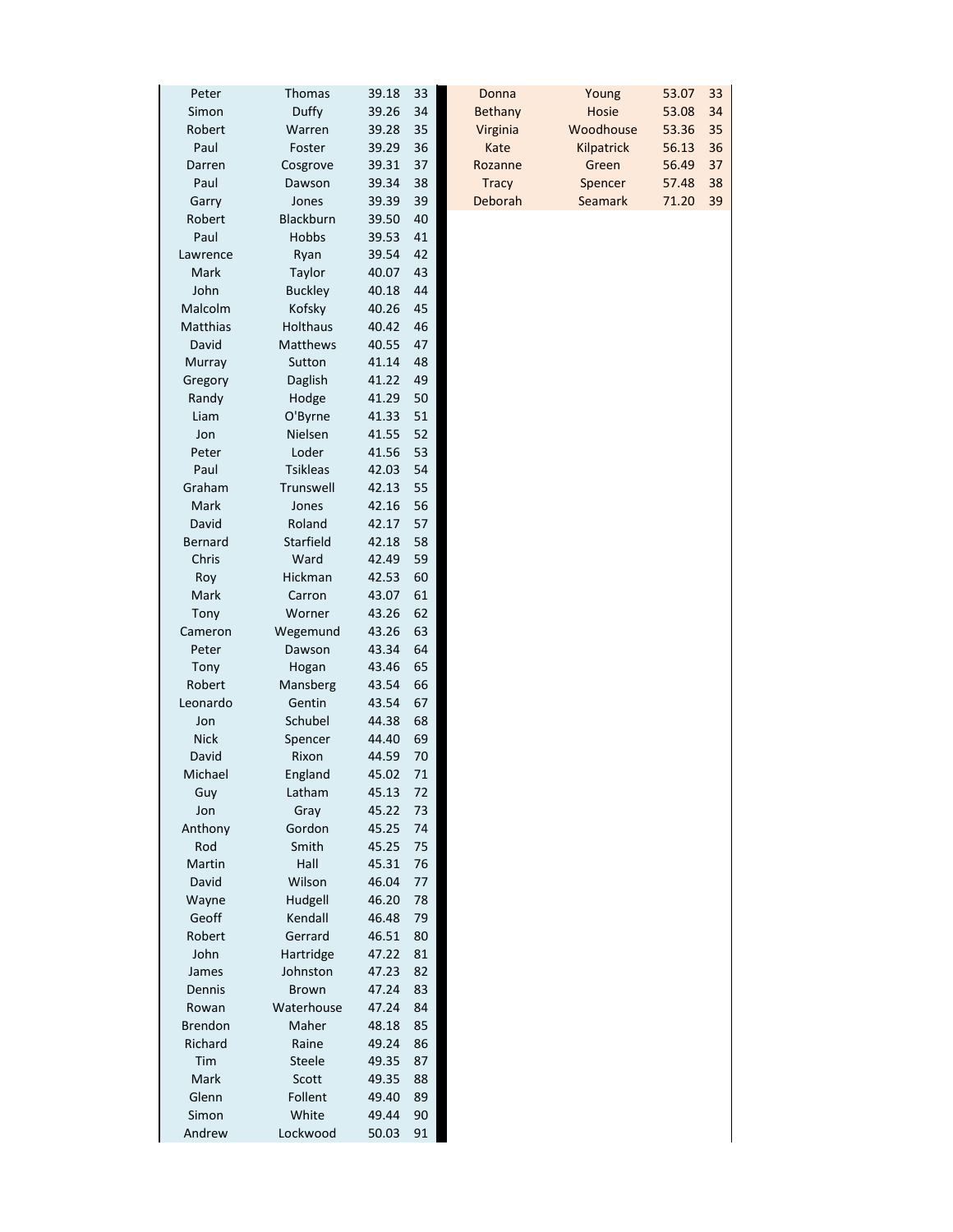| Geoff        | Smith           | 50.04 | 92  |
|--------------|-----------------|-------|-----|
| <b>Mark</b>  | Panitz          | 50.12 | 93  |
| Domonil      | Howard          | 50.26 | 94  |
| Jim          | <b>Betts</b>    | 51.00 | 95  |
| Stephen      | Huntsman        | 51.09 | 96  |
| Darren       | Anderson        | 51.26 | 97  |
| Peter        | Weaver          | 51.34 | 98  |
| Genesio      | Falcomer        | 52.41 | 99  |
| <b>Brett</b> | Kochner         | 53.07 | 100 |
| Steven       | Killingberk     | 53.42 | 101 |
| Robert       | Malcolm         | 53.45 | 102 |
| John         | Kenafake        | 53.53 | 103 |
| David        | Johnson         | 56.42 | 104 |
| Greg         | Perkins         | 56.44 | 105 |
| Robert       | Hogg            | 56.57 | 106 |
| <b>Brian</b> | Donnelly        | 58.08 | 107 |
| Peter        | Holmes          | 58.36 | 108 |
| Peter        | <b>Byrne</b>    | 60.49 | 109 |
| lan          | <b>McKinnon</b> | 61.11 | 110 |
| Les          | White           | 71.46 | 111 |

| MH            | $45 - 49$      |       |                  | FH             | $45 - 49$          |       |                |
|---------------|----------------|-------|------------------|----------------|--------------------|-------|----------------|
| Stephen       | Fry            | 28.57 | $\mathbf 1$      | Karen          | Robinson           | 37.15 | $\mathbf 1$    |
| Mark          | Reaburn        | 30.35 | $\overline{2}$   | Alexandra      | Evans              | 38.15 | $\overline{2}$ |
| Ingilby       | Dickson        | 31.00 | 3                | Suanne         | Hunt               | 38.54 | 3              |
| Andrew        | Kerr           | 31.12 | 4                | Annette        | Carmody            | 39.06 | $\overline{4}$ |
| Richard       | Dill-Macky     | 31.34 | 5                | Linda          | Maloney            | 39.12 | 5              |
| Roger         | Muspratt       | 32.12 | 6                | Jan            | <b>Davies</b>      | 40.18 | 6              |
| Joe           | <b>Brunner</b> | 32.15 | $\overline{7}$   | Leanne         | <b>Browne</b>      | 40.43 | $\overline{7}$ |
| Wayne         | Kelly          | 32.16 | 8                | Jenny          | de Greenlaw        | 42.15 | 8              |
| Adrian        | Smith          | 33.38 | $\boldsymbol{9}$ | <b>Merran</b>  | Pearson            | 42.36 | 9              |
| Tony          | Vipond         | 33.42 | 10               | Wendy          | Boyd               | 44.08 | 10             |
| <b>Barrie</b> | Crichton       | 34.08 | 11               | Sue            | <b>Bertram</b>     | 44.52 | 11             |
| Peter         | Jacobsen       | 34.08 | 12               | Elizabeth      | O'Hare             | 45.50 | 12             |
| John          | Graham         | 34.09 | 12               | Kym            | Charles            | 46.36 | 13             |
| Michael       | Marlin         | 34.44 | 14               | <b>Belinda</b> | Seaton             | 47.11 | 14             |
| Nigel         | Cluer          | 35.14 | 15               | Anna           | Andersen           | 48.22 | 15             |
| Wal           | Mayr           | 35.24 | 16               | Jan            | <b>McHutchison</b> | 48.25 | 16             |
| Peter         | Ambrose        | 36.08 | 17               | Jenni          | Prince             | 48.30 | 17             |
| Christopher   | Harrison       | 36.09 | 18               | <b>Theresa</b> | Crause             | 51.01 | 18             |
| Tim           | <b>Harris</b>  | 36.34 | 19               | <b>Theresa</b> | Jacobson           | 53.26 | 19             |
| Jon           | Ross           | 36.39 | 20               | Ans            | Meerleveld         | 52.39 | 20             |
| Jim           | Dougherty      | 36.51 | 21               | Jennifer       | Gray               | 52.55 | 21             |
| Ray           | Statham        | 37.35 | 22               | Susan          | Jacobsen           | 53.26 | 22             |
| Kevin         | Gottstein      | 37.40 | 23               | Marie          | Jeffery            | 54.37 | 23             |
| Peter         | <b>Simms</b>   | 38.05 | 24               | Lyn            | <b>Boland</b>      | 55.44 | 24             |
| <b>Neil</b>   | Roche          | 38.28 | 25               | Jane           | I'Ons              | 57.21 | 25             |
| Paul          | Toon           | 38.36 | 26               | Helen          | Stephenson         | 58.02 | 26             |
| Mick          | Gooley         | 38.54 | 27               | Lynne          | Farrar             | 58.05 | 27             |
| Greg          | Anderson       | 38.55 | 28               | Sue            | Daly               | 60.13 | 28             |
| Stephen       | Thomas         | 39.01 | 29               | Pauline        | Doe                | 60.55 | 29             |
| Malcolm       | Swan           | 39.03 | 30               | Kate           | <b>McKinnon</b>    | 62.54 | 30             |
| Robert        | <b>Brown</b>   | 39.25 | 31               | Amanda         | O'Brien            | 67.40 | 31             |
| Anthony       | Johnson        | 39.29 | 32               | Rosalie        | Wilkinson          | 80.06 | 32             |
| David         | Alexander      | 39.44 | 33               |                |                    |       |                |
| David         | Zemek          | 39.44 | 34               |                |                    |       |                |
| <b>Bruce</b>  | Hammond        | 40.19 | 35               |                |                    |       |                |
| Ted           | <b>Bailieu</b> | 40.20 | 36               |                |                    |       |                |
| <b>Brian</b>  | <b>Dreger</b>  | 40.23 | 37               |                |                    |       |                |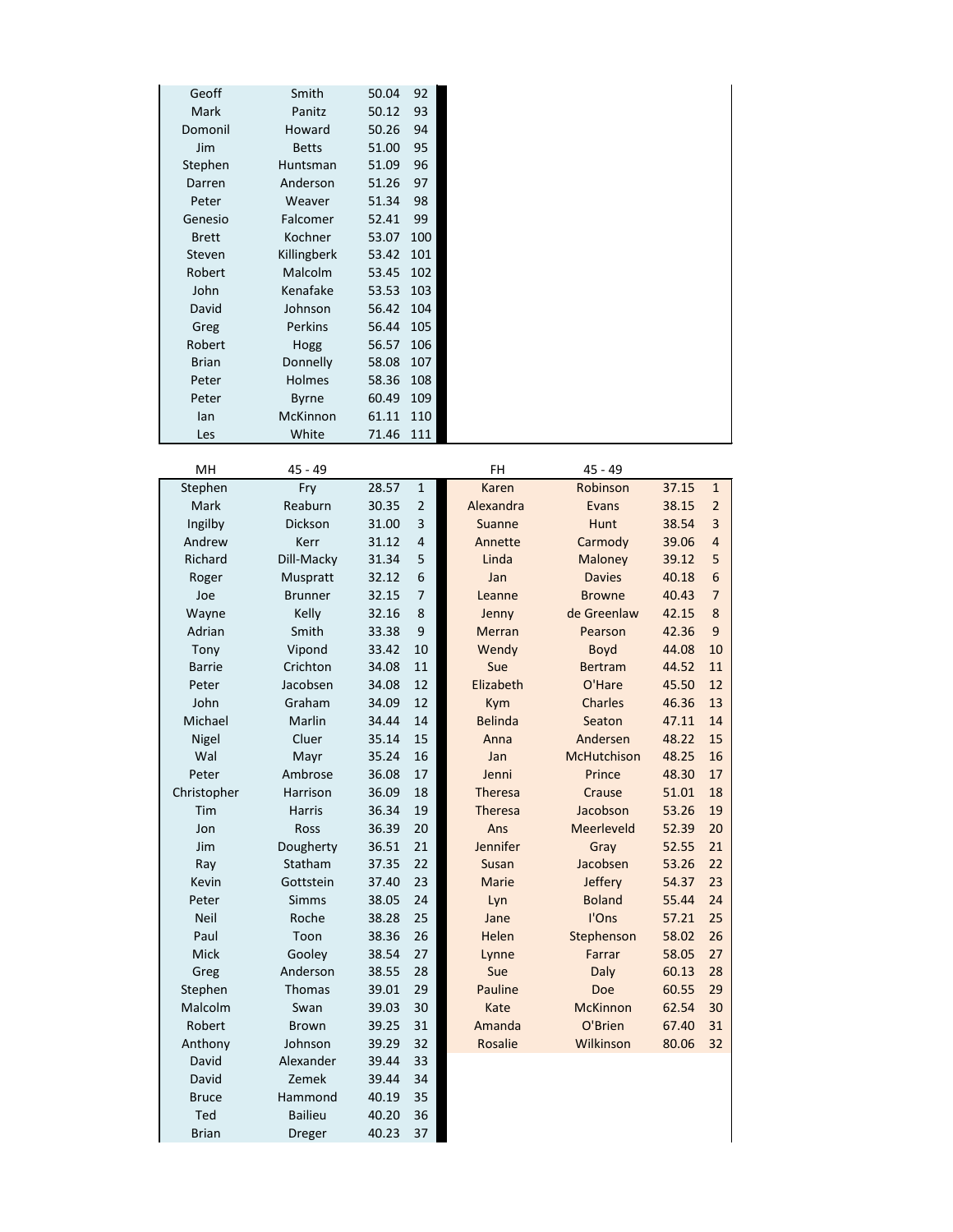| lan          | Murdoch              | 40.48 | 38 |
|--------------|----------------------|-------|----|
| Paul         | Ellercamp            | 40.48 | 39 |
| Andrew       | France               | 40.49 | 40 |
| Tim          | Gottesson            | 40.52 | 41 |
| Tom          | <b>Morris</b>        | 40.56 | 42 |
| Jue          | McMahon              | 40.57 | 43 |
| Jeff         | <b>Morris</b>        | 40.58 | 43 |
| Paul         | Chapman              | 40.59 | 45 |
| lan          | Smout                | 41.03 | 46 |
| Neil         | Clayton              | 41.06 | 47 |
| Ben          | Love                 | 41.27 | 48 |
| Mark         | Redmond              | 41.27 | 49 |
|              | Ewilson              | 41.35 | 50 |
| Lou          |                      |       |    |
| George       | Graham               | 41.44 | 50 |
| Vivian       | Oakes                | 42.12 | 50 |
| Laurie       | <b>Bellett</b>       | 42.52 | 53 |
| Richard      | Lyon                 | 43.01 | 54 |
| <b>Bruce</b> | Towner               | 43.03 | 55 |
| Gerory       | Wake                 | 43.04 | 56 |
| <b>Steve</b> | <b>Thomas</b>        | 43.09 | 57 |
| John         | Sheffield            | 43.24 | 58 |
| Peter        | Phillips             | 43.37 | 59 |
| Kim          | <b>Drysdale</b>      | 43.52 | 60 |
| Stephen      | Arndell              | 43.53 | 61 |
| Garry        | <b>Simes</b>         | 43.54 | 62 |
| Rupert       | Goodall              | 43.56 | 63 |
| Michael      | Herrmann             | 44.09 | 64 |
| Roger        | Harvey               | 44.20 | 65 |
| Neal         | Muller               | 44.21 | 66 |
| lan          | Hays                 | 44.29 | 66 |
| Murray       | Hall                 | 44.45 | 68 |
| Greg         | Robertson            | 44.58 | 69 |
| Mark         | Dywer                | 45.27 | 70 |
| <b>Neil</b>  | McDowell             | 45.36 | 71 |
|              |                      |       | 71 |
| Michael      | Munro                | 45.37 |    |
| Paul         | Bow                  | 45.37 | 73 |
| David        | Navin                | 45.39 | 74 |
| Stephen      | Doyle                | 45.48 | 75 |
| <b>Brian</b> | Clark                | 45.55 | 76 |
| Peter        | Imeson               | 46.00 | 77 |
| Harry        | Theodore             | 46.12 | 78 |
| Marc         | Vining               | 46.15 | 79 |
| <b>Neil</b>  | <b>Burden</b>        | 46.31 | 80 |
| Tom          | Trembath             | 46.33 | 81 |
| John         | Dailou               | 46.54 | 82 |
| Bernard      | Kelly                | 47.04 | 83 |
| David        | Goulding             | 47.26 | 84 |
| Dennis       | Bendall              | 47.27 | 85 |
| Paul         | Hosie                | 47.44 | 86 |
| Trevor       | Shearn               | 48.24 | 87 |
| Lynton       | <b>Beggs</b>         | 48.25 | 88 |
| Phil         | Dunn                 | 48.29 | 88 |
| Peter        | Kendall              | 48.29 | 90 |
| Paul         | Montgomery           | 48.35 | 91 |
| Des          | Foley                | 48.43 | 92 |
| Robert       | Siebert              | ##### | 93 |
| <b>Steve</b> | Rayner               | 49.30 | 94 |
| Jon          | <b>Baxter-Wright</b> | 49.34 | 95 |
|              |                      |       |    |
| Glenn        | <b>Nott</b>          | 49.44 | 96 |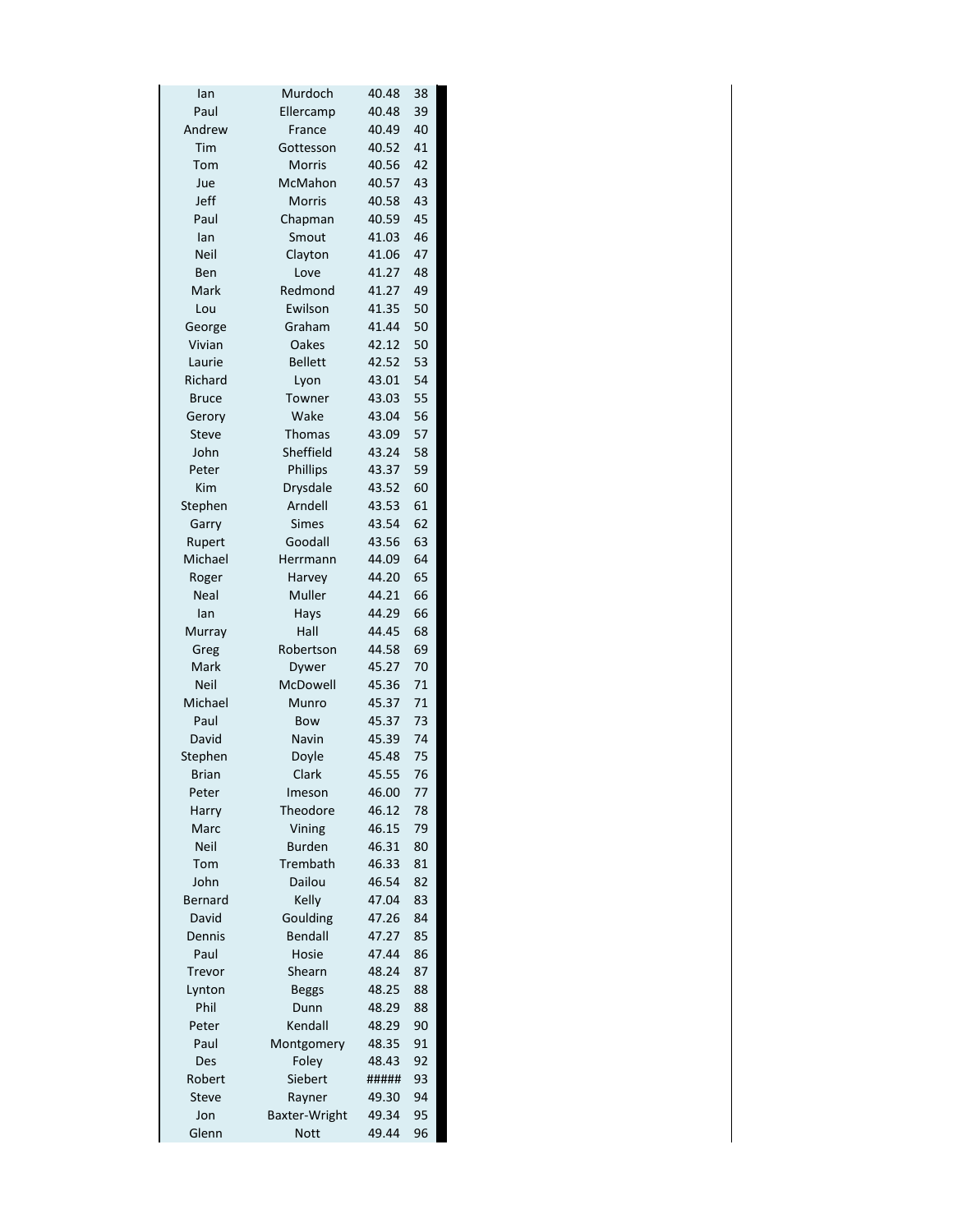| John           | Hanrahan         | 50.19 | 97             |                |                   |       |                |
|----------------|------------------|-------|----------------|----------------|-------------------|-------|----------------|
| Stephen        | Dennis           | 51.01 | 98             |                |                   |       |                |
| <b>Brett</b>   | Cain             | 51.33 | 99             |                |                   |       |                |
| Peter          | Elliott          | 52.20 | 100            |                |                   |       |                |
| James          | Nicholson        | 52.21 | 101            |                |                   |       |                |
| David          | Kyd              | 52.30 | 102            |                |                   |       |                |
| Graeme         | Condie           | 52.31 | 103            |                |                   |       |                |
| Peter          | <b>Jefferies</b> | 52.33 | 104            |                |                   |       |                |
|                |                  |       |                |                |                   |       |                |
| Andrew         | Dugid            | 53.47 | 105            |                |                   |       |                |
| Garry          | Reeves           | 54.40 | 106            |                |                   |       |                |
| <b>Neil</b>    | McKenzie         | 54.49 | 107            |                |                   |       |                |
| Rob            | McArthur         | 54.50 | 108            |                |                   |       |                |
| Richard        | Adams            | 56.20 | 109            |                |                   |       |                |
| Lawrence       | Hennelly         | 56.26 | 110            |                |                   |       |                |
| Robert         | Stutfield        | 58.46 | 111            |                |                   |       |                |
| Ed             | Silk             | 59.47 | 112            |                |                   |       |                |
| Mark           | Henderson        | 59.49 | 113            |                |                   |       |                |
| David          | McKeon           | 60.35 | 114            |                |                   |       |                |
| Allan          | <b>Marsters</b>  | 61.04 | 115            |                |                   |       |                |
| John           | Morgan           | 63.51 | 116            |                |                   |       |                |
| <b>Bruce</b>   | McCallum         | 65.31 | 117            |                |                   |       |                |
| Daniel         | Nugent           | 68.01 | 118            |                |                   |       |                |
|                |                  |       |                |                |                   |       |                |
| MI             | $50 - 54$        |       |                | FI             | $50 - 54$         |       |                |
| Alan           | Hendrick         | 31.24 | $\mathbf{1}$   | <b>Barbara</b> | Shaw              | 37.49 | $\mathbf{1}$   |
| <b>Brian</b>   | Shapland         | 33.11 | $\overline{2}$ | Denise         | Elder             | 39.24 | $\overline{2}$ |
| Jon            | Patterson        | 34.26 | 3              | Jan            | <b>Taylor</b>     | 39.40 | 3              |
| Mike           | Jessop           | 34.40 | 4              | Elizabeth      | <b>Bates</b>      | 40.43 | $\overline{4}$ |
| Kent           | McGregor         | 35.28 | 5              | Katrina        | <b>Slack</b>      | 40.49 | 5              |
| Jeff           | Clegg            | 35.50 | $\,6\,$        | Michaelynne    | <b>Holmes</b>     | 41.31 | 6              |
| Howard         | Roby             | 36.38 | 7              | <b>Sheila</b>  | Anderson          | 42.16 | $\overline{7}$ |
| Geoffrey       | Sugden           | 36.39 | 8              | Jennifer       | Hole              | 43.49 | 8              |
| David          | Redelman         | 37.15 | 9              | Michele        | <b>Williams</b>   | 43.55 | 9              |
| Martin         | Bail             | 37.34 | 10             | Gillian        | Chapman           | 43.59 | 10             |
| <b>Douglas</b> | Cluer            | 38.00 | 10             | Catherine      | Jones             | 46.54 | 11             |
| Peter          | Gumbley          | 38.02 | 12             | Robyn          | <b>McIntyre</b>   | 46.56 | 12             |
| Jeff           | Rowe             | 38.27 | 13             | Carole         | Coffey            | 48.18 | 13             |
| Stephen        | Maitland         | 38.56 | 14             | Susan          | <b>Deegenaars</b> | 49.43 | 14             |
| Peter          | Humphreys        | 38.59 | 15             | Cheryl         | Garratt           | 52.46 | 15             |
| Howard         | Smith            | 39.07 | 16             | Donna          | <b>Atkins</b>     | 53.21 | 16             |
| Craig          | White            | 39.18 | 17             | Lyn            | Watson            | 54.00 | 17             |
| Jim            | Boyd             | 39.20 | 18             | Rae            | Willis            | 55.12 | 18             |
| Danny          | Culbert          | 39.24 | 19             | Jillian        | Snell             | 55.53 | 19             |
| Paul           | Matberry         | 39.37 | 20             | Judith         | Chant             | 58.51 | 20             |
| Bill           | Schulte          | 39.44 | 20             | Julianne       | Crowley           | 59.29 | 21             |
|                |                  | 39.50 |                |                | <b>Adams</b>      |       |                |
| John           | Bull             |       | 22             | Carole         |                   | 64.14 | 22             |
| Peter          | Gardner          | 39.52 | 23             | Lynda          | Clarke            | 73.39 | 23             |
| Phillip        | Venables         | 39.57 | 24             |                |                   |       |                |
| Richard        | Hagley           | 40.03 | 25             |                |                   |       |                |
| Peter          | Henderson        | 40.05 | 26             |                |                   |       |                |
| lan            | <b>Baird</b>     | 40.06 | 27             |                |                   |       |                |
| Peter          | West             | 40.42 | 28             |                |                   |       |                |
| James          | <b>Bridgman</b>  | 41.07 | 29             |                |                   |       |                |
| Allan          | Coker41.08       |       | 30             |                |                   |       |                |
| Kevin          | Snell            | 41.23 | 31             |                |                   |       |                |
| Peter          | O'Neill          | 41.26 | 32             |                |                   |       |                |
| <b>Terry</b>   | McGee            | 41.31 | 33             |                |                   |       |                |
| <b>Bruce</b>   | Lew              | 41.36 | 34             |                |                   |       |                |
| John           | Newcomb          | 41.38 | 35             |                |                   |       |                |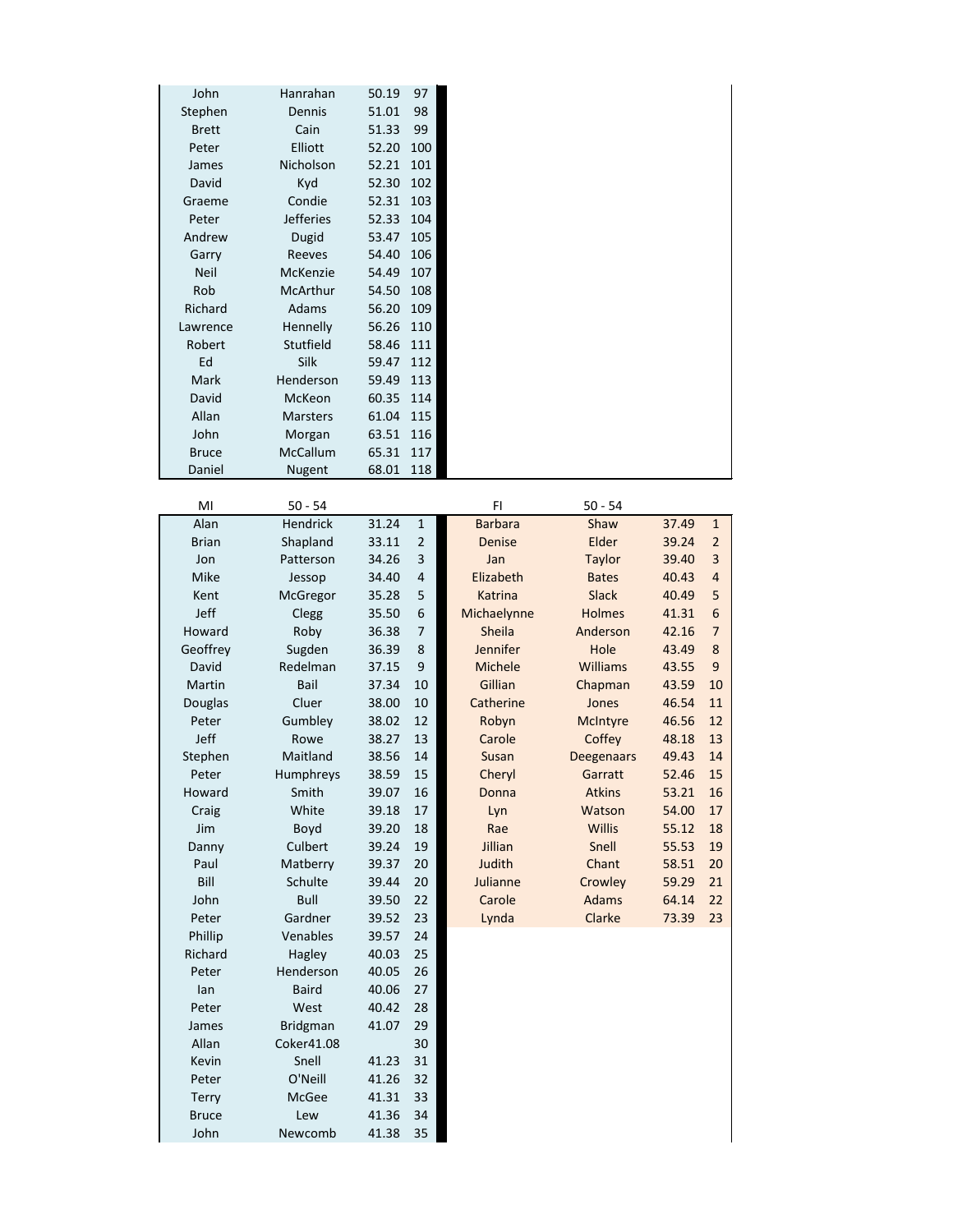| Kim            | Wilson            | 41.48 | 36 |  |
|----------------|-------------------|-------|----|--|
| Graham         | Boyd              | 42.04 | 37 |  |
| Terry          | Seymour           | 42.11 | 38 |  |
| John           | Shand             | 42.19 | 39 |  |
| Kerry          | Seibold           | 42.29 | 40 |  |
| Gerard         | Collins           | 43.03 | 41 |  |
| lain           | Ferguson          | 43.14 | 42 |  |
| David          | Robinson          | 43.18 | 43 |  |
| Peter          | <b>Bennett</b>    | 43.21 | 44 |  |
| John           | Gillett           | 43.27 | 44 |  |
| Peter          | <b>Atkins</b>     | 43.34 | 46 |  |
| Colin          | Peak              | 43.45 | 47 |  |
| David          | Port              | 43.48 | 48 |  |
| John           | Langer            | 43.57 | 49 |  |
| Michael        | Munro             | 44.00 | 50 |  |
| Graham         | Mailander         | 44.24 | 51 |  |
| Peter          | Prince            | 44.31 | 52 |  |
| Noel           | Nunnan            | 44.57 | 53 |  |
| Zvi            | Hochman           | 45.10 | 54 |  |
| Kerry          | Spencer           | 45.31 | 55 |  |
| Stephen        | <b>Brown</b>      | 45.37 | 56 |  |
| lan            | Ritchie           | 45.39 | 57 |  |
| Gordon         | Amann             | 45.42 | 58 |  |
| Robert         | Watson            | 46.00 | 59 |  |
| John           | McDonnell         | 46.02 | 60 |  |
| Wayne          | Price             | 46.08 | 61 |  |
| Greg           | Anderson          | 46.10 | 62 |  |
| Peter          | Wilkinson         | 46.18 | 63 |  |
| Peter          | Mitchell          | 46.27 | 64 |  |
| Dennis         | <b>McCreadie</b>  | 46.48 | 65 |  |
| Gary           | <b>McGoldrick</b> | 46.56 | 66 |  |
| Gary           | Inger             | 47.31 | 67 |  |
| <b>Brian</b>   | Fox               | 47.36 | 68 |  |
| <b>Hugh</b>    | <b>McNally</b>    | 47.49 | 69 |  |
| David          | <b>Harris</b>     | 48.04 | 70 |  |
| John           | Stolz             | 48.35 | 71 |  |
| Robert         | Wilson            | 48.58 | 72 |  |
| Richard        | Harvey            | 49.31 | 73 |  |
| <b>Bernard</b> | Nolan             | 49.43 | 74 |  |
| <b>Steve</b>   | Robson            | 49.43 | 75 |  |
| Graham         | Kenyon            | 49.51 | 76 |  |
| David          | <b>Thomas</b>     | 49.59 | 77 |  |
| Chris          | Doe               | 50.21 | 78 |  |
| John           | Gribble           | 50.29 | 79 |  |
| John           | Rynne             | 51.34 | 80 |  |
| Jeffrey        | Garratt           | 50.29 | 81 |  |
| Kenneth        | Jamieson          | 52.15 | 82 |  |
| John           | <b>Bartos</b>     | 52.35 | 83 |  |
| Trevor         | Sanders           | 53.16 | 84 |  |
| Alec           | Watson            | 54.00 | 85 |  |
| Stephen        | <b>Marks</b>      | 54.02 | 86 |  |
| Alan           | Schofield         | 56.01 | 87 |  |
| Ron            | Crause            | 56.09 | 88 |  |
| Greg           | <b>Burgess</b>    | 56.21 | 89 |  |
| Bill           | <b>Bates</b>      | 56.24 | 90 |  |
| Jonathan       | Stephensen        | 58.04 | 91 |  |
| Bill           | Glascow           | 60.47 | 92 |  |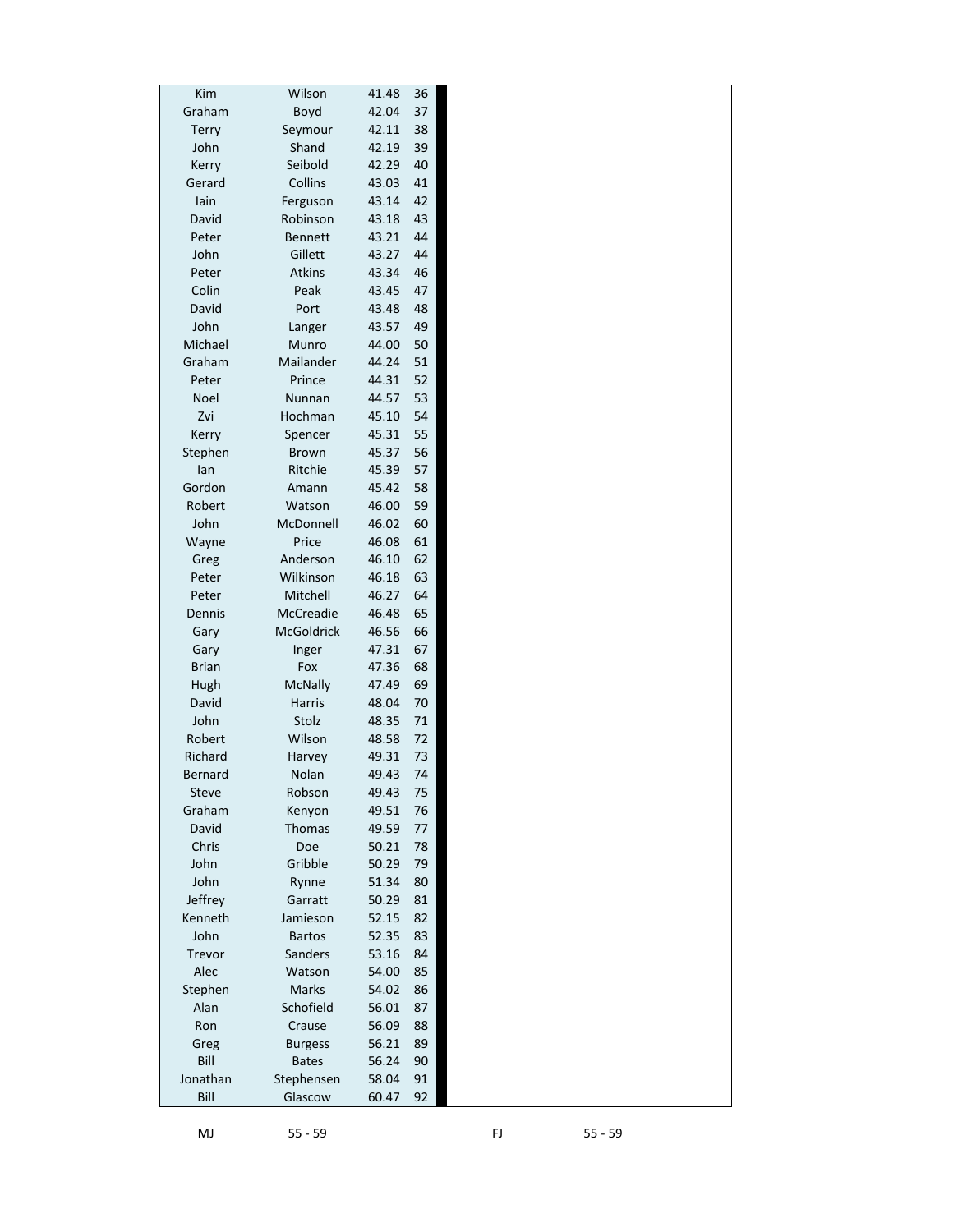| Christopher   | Shapland       | 31.49 | $1\,$       | Jenny        | <b>Davies</b> | 44.18<br>$\mathbf 1$             |
|---------------|----------------|-------|-------------|--------------|---------------|----------------------------------|
| Greg          | Reddan         | 32.06 | $\mathbf 2$ | <b>Terry</b> | <b>Bourke</b> | $\overline{\mathbf{c}}$<br>44.37 |
| Phillip       | <b>Stokes</b>  | 35.24 | 3           | Stephanie    | Lymburner     | 3<br>45.13                       |
| Christopher   | Lowry          | 35.49 | 4           | Georgina     | Moor          | $\overline{\mathbf{r}}$<br>46.53 |
| Leigh         | <b>Tickle</b>  | 36.23 | 5           | Janice       | Gielis        | 5<br>48.58                       |
| Saxon         | Smith          | 36.24 | 6           | Chris        | Dayman        | 6<br>49.07                       |
| Peter         | McMahon        | 36.40 | 7           | Susan        | Warburton     | $\overline{7}$<br>51.39          |
| Phillip       | Hardin         | 36.50 | 8           | Helen        | Dauncey       | 8<br>53.10                       |
| Graeme        | Washington     | 38.22 | 9           | Sarah        | Austin        | $\boldsymbol{9}$<br>53.32        |
| Greg          | Turner         | 38.23 | 10          | Edwina       | Pedersen      | 58.44<br>10                      |
| John          | Gudgeon        | 38.48 | 11          | Rosslyn      | Skinner       | 58.45<br>11                      |
| Kerry         | Whitworth      | 38.55 | 12          | Joy          | Shackel       | 64.26<br>12                      |
| Robert        | Marshall       | 39.01 | 13          |              |               |                                  |
| John          | Tremain        | 39.06 | 14          |              |               |                                  |
| Patrick       | Knight         | 39.15 | 15          |              |               |                                  |
| Rod           | Couch          | 39.27 | 16          |              |               |                                  |
| Bill          | Phillips       | 39.36 | 17          |              |               |                                  |
| Keith         | <b>Burdett</b> | 39.52 | 18          |              |               |                                  |
| John          | Patterson      | 40.36 | 19          |              |               |                                  |
| Guy           | Irwin          | 41.05 | 20          |              |               |                                  |
| Tony          | Carlass        | 41.27 | 21          |              |               |                                  |
|               | Johnston       |       | 22          |              |               |                                  |
| Eoin          |                | 40.58 |             |              |               |                                  |
| Scott         | Crawford       | 41.42 | 23          |              |               |                                  |
| <b>Thomas</b> | Wilmot         | 42.03 | 24          |              |               |                                  |
| Alexander     | Morosoff       | 42.16 | 25          |              |               |                                  |
| John          | <b>Bailey</b>  | 42.24 | 26          |              |               |                                  |
| Greame        | <b>Stewart</b> | 43.02 | 27          |              |               |                                  |
| Roy           | Woodhouse      | 43.03 | 28          |              |               |                                  |
| Jack          | Stening        | 43.48 | 29          |              |               |                                  |
| Derek         | Neilson        | 43.55 | 30          |              |               |                                  |
| Robert        | Barr           | 43.59 | 31          |              |               |                                  |
| Wayne         | Johnson        | 44.19 | 32          |              |               |                                  |
| Graeme        | Sellar         | 44.21 | 33          |              |               |                                  |
| Barry         | O'Connell      | 44.28 | 34          |              |               |                                  |
| Tony          | King           | 44.32 | 35          |              |               |                                  |
| Gary          | Marshall       | 44.57 | 36          |              |               |                                  |
| <b>Brian</b>  | White          | 45.16 | 37          |              |               |                                  |
| Julian        | Lymburner      | 45.49 | 38          |              |               |                                  |
| Barry         | Long           | 46.41 | 39          |              |               |                                  |
| Peter         | Thomas         | 46.53 | 40          |              |               |                                  |
| John          | Kelly          | 46.57 | 41          |              |               |                                  |
| Ken           | Porter         | 47.53 | 42          |              |               |                                  |
| Trevor        | <b>Bower</b>   | 47.54 | 43          |              |               |                                  |
| Christpher    | Webb           | 48.21 | 44          |              |               |                                  |
| Bryan         | Raphael        | 49.49 | 45          |              |               |                                  |
| Norman        | Toward         | 49.50 | 46          |              |               |                                  |
| <b>Rick</b>   | Hultgren       | 50.32 | 47          |              |               |                                  |
| Philip        | Schmidt        | 50.48 | 48          |              |               |                                  |
| Mark          | Thurlow        | 51.15 | 49          |              |               |                                  |
| Ray           | Morris         | 51.55 | 50          |              |               |                                  |
| Keith         | Morgan         | 51.57 | 51          |              |               |                                  |
| Neil          | Sowerby        | 52.07 | 52          |              |               |                                  |
| Tony          | Johnson        | 52.19 | 53          |              |               |                                  |
| Patrick       | <b>Dowling</b> | 53.17 | 54          |              |               |                                  |
| Peter         | Murray         | 54.22 | 55          |              |               |                                  |
|               |                |       |             |              |               |                                  |
| Philip        | Wilkinson      | 54.27 | 56          |              |               |                                  |
| Peter         | Larsson        | 54.52 | 57          |              |               |                                  |
| <b>Terry</b>  | Short          | 55.04 | 58          |              |               |                                  |
| Peter         | Ch'ng          | 55.58 | 59          |              |               |                                  |